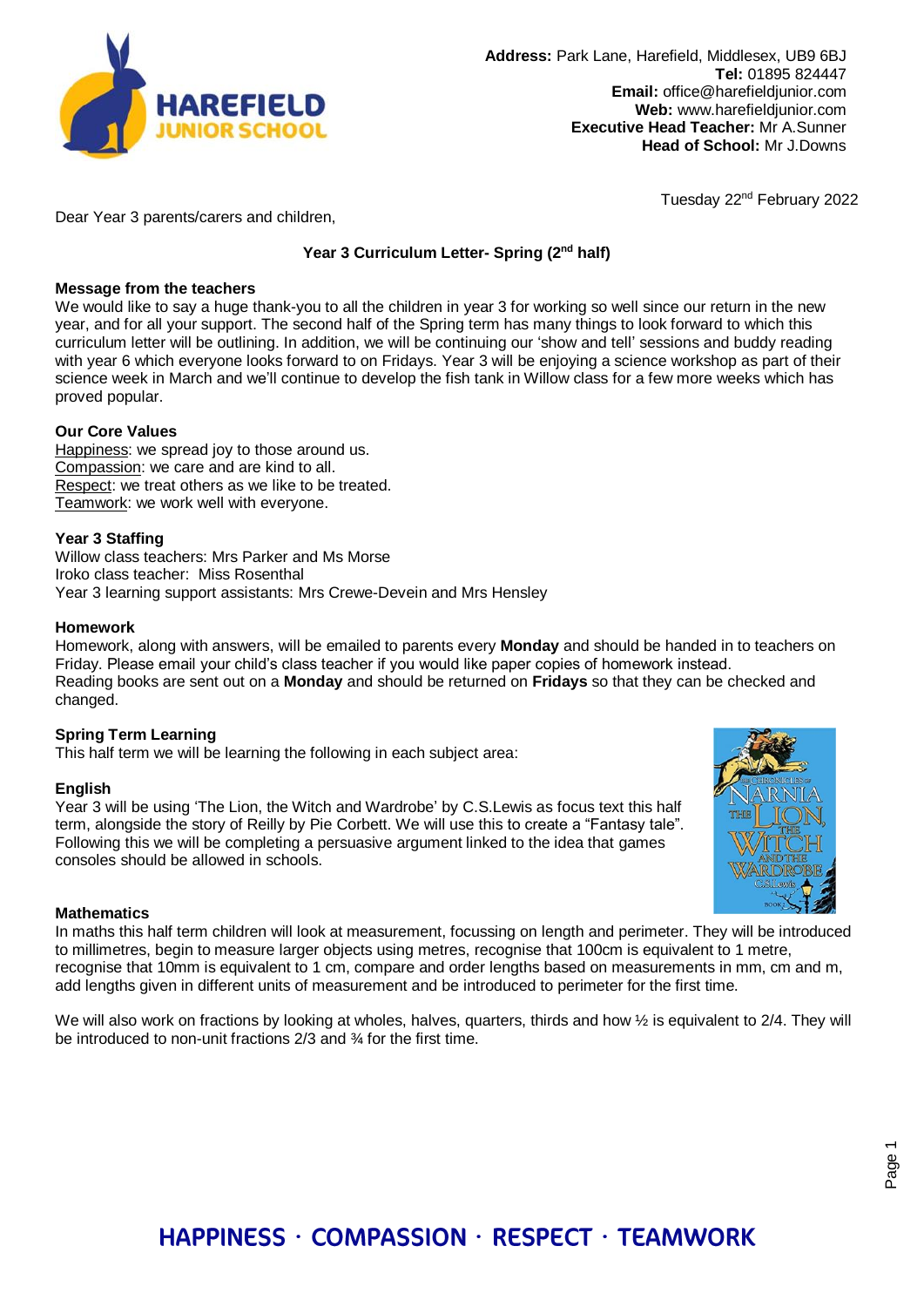

**Address:** Park Lane, Harefield, Middlesex, UB9 6BJ **Tel:** 01895 824447 **Email:** office@harefieldjunior.com **Web:** www.harefieldjunior.com **Executive Head Teacher:** Mr A.Sunner **Head of School:** Mr J.Downs



C White Rose Maths 2019

Eva is building a tower using these blocks.



How many different ways can she build a tower measuring 56 cm?

Can you write your calculations in mm and cm?



# **Science**

We will be completing our work on 'Rock Detectives' establishing core knowledge and understanding of rocks, their relationship to soils and how fossils have formed over time. In learning about rocks, they will identify and name rocks, describing and comparing their observable properties and sorting them using a key. They will identify ways in which rocks are used in the local environment and suggest why the properties of certain rocks make them suitable for different purposes. They will consider how rocks are affected by weathering over time and work scientifically to carry out tests to establish the hardness and permeability of different kinds of rocks.

C White Rose Maths 2019

#### **Geography**

'Coasts' is the title for the Year 3 Geography unit this half term. We will be exploring coastlines around the world before returning to our own coastline and discovering how varied it is. The class will look at how the coastline is constantly changing physically as well as discovering how we enjoy spending time, including how we end up with fish in a fish and chip shop.

#### **Design and Technology**

In Design and technology this half term, Year 3 will be investigating pneumatic toys. They will investigative pneumatic toys and systems, design a pneumatic toy, make a pneumatic system and casing for their toy and decorate it. In this unit we will be using small boxes with lids that lift easily like tea bag boxes. If you have any, please could you send them in.







#### **Physical Education**

The two P.E. units in this half term we will cover are African Dance and Mighty Movers. In African Dance, we will explore African dance movements, create patterns of movement and then perform a dance with rhythm and expression. Mighty movers is linked with running, investigating different speeds, working as a team in a running situation, to understand the importance of running circuits for fitness by raising their heart rate.

Our PE days are: Outdoor PE **Monday. Please note the change of day.** Indoor PE **Thursday**

# HAPPINESS · COMPASSION · RESPECT · TEAMWORK